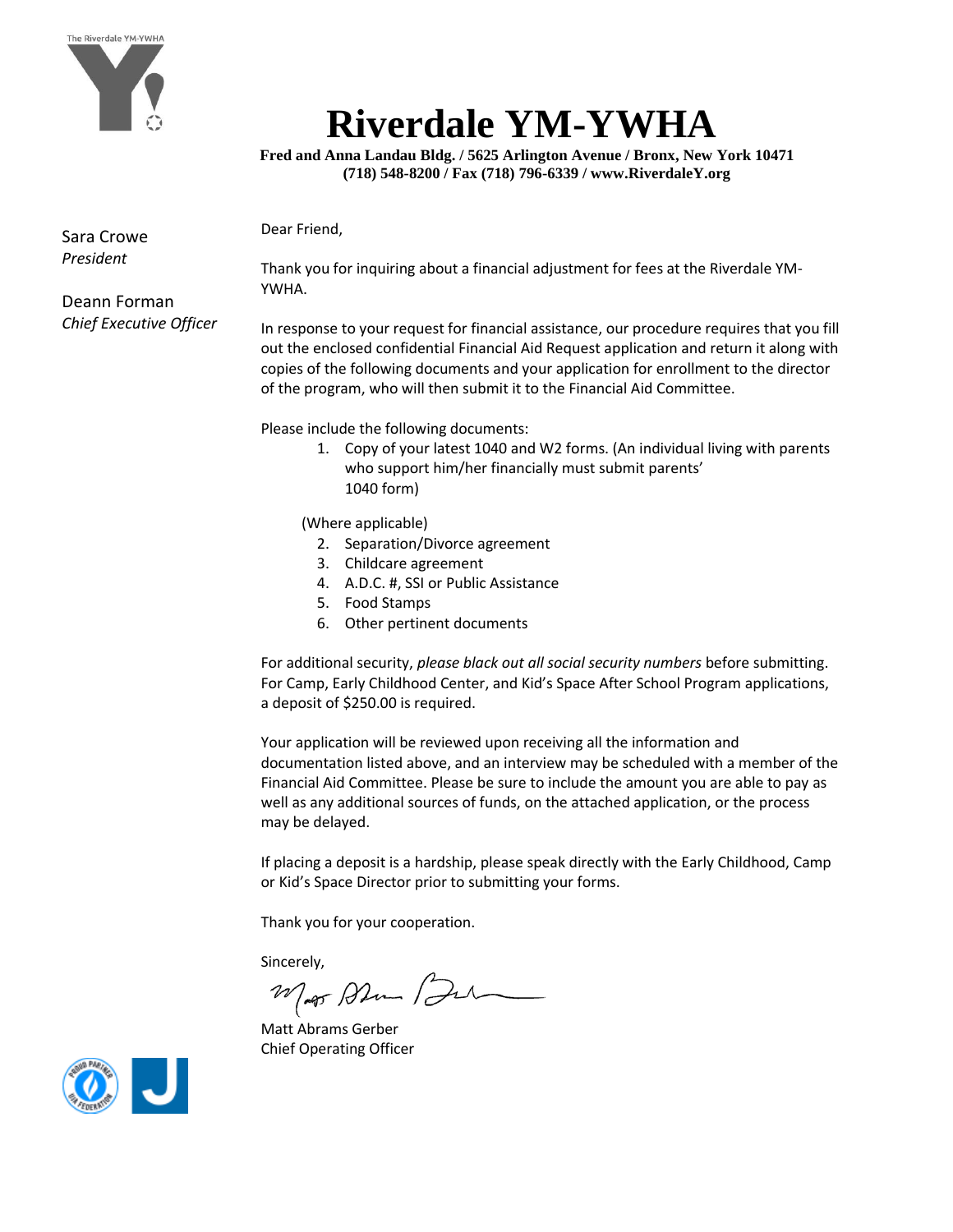## **Scholarship Application** CONFIDENTIAL

**Riverdale YM-YWHA / 5625 Arlington Ave., / Bronx, NY 10471 / (718) 548-8200**

| Information<br>Primary                                                                                                                                            | <b>PLEASE PRINT</b><br>Religion (optional) Jewish Catholic<br><b>Marital Status:</b><br>Married<br>$\Box$ Single<br>□ Widowed (date _______________) □ Separated (date _________________)                                                                                           |                              | Protestant Other                             | Type of Scholarship Requested<br>(check all that apply)<br>$\Box$ Membership<br>Family<br><b>Single Parent</b><br>Individual<br>Senior Individual<br>Senior Couple<br>Senior Individual Limited<br>Senior Couple Limited<br>Teen<br>$\Box$ Young Adult<br>Camp<br>Kid's Space After School<br>Early Childhood Center |  |  |  |
|-------------------------------------------------------------------------------------------------------------------------------------------------------------------|-------------------------------------------------------------------------------------------------------------------------------------------------------------------------------------------------------------------------------------------------------------------------------------|------------------------------|----------------------------------------------|----------------------------------------------------------------------------------------------------------------------------------------------------------------------------------------------------------------------------------------------------------------------------------------------------------------------|--|--|--|
| <b>Adult #</b>                                                                                                                                                    | Birth Date $\frac{\ }{\ }$ / $\frac{\ }{\ }$<br>Gender __<br>First Name<br>Last Name<br>Bus. Phone $(\_\_)$<br>Your Position & Title                                                                                                                                                | $\mathbf{N}$<br>#<br>Adult ; | Gender __                                    | Birth Date $\frac{\sqrt{1-\sqrt{1-\lambda^2}}}{}$<br>Last Name<br>Bus. Phone $(\_\_)$                                                                                                                                                                                                                                |  |  |  |
| First Name<br>Middle Initial<br>Last name (if different from family name above)<br>Gender<br><b>Birth Date</b><br>Grade<br>years of age<br>ldren<br>Under 18<br>Ö |                                                                                                                                                                                                                                                                                     |                              |                                              |                                                                                                                                                                                                                                                                                                                      |  |  |  |
| $\Box$ Yes                                                                                                                                                        | Please answer all of the following which apply to you:<br>Are you currently a Y member?<br>$\Box$ No<br>Have you ever been a member of the Y?<br>$\blacksquare$ No<br>Have you ever received a Y membership scholarship?<br>$\Box$ No<br>Have you ever received a camp scholarship? |                              | Program scholarship?<br>payments?) $\Box$ No | Have you ever received an Early Childhood scholarship?<br>■ Yes What year? How much? ■ No<br>Have you ever received a Kid's Space After School<br>■ Yes What year? How much? ■ No<br>*How much can you afford to pay?<br>Do you require a payment plan? $\Box$ Yes (how many                                         |  |  |  |